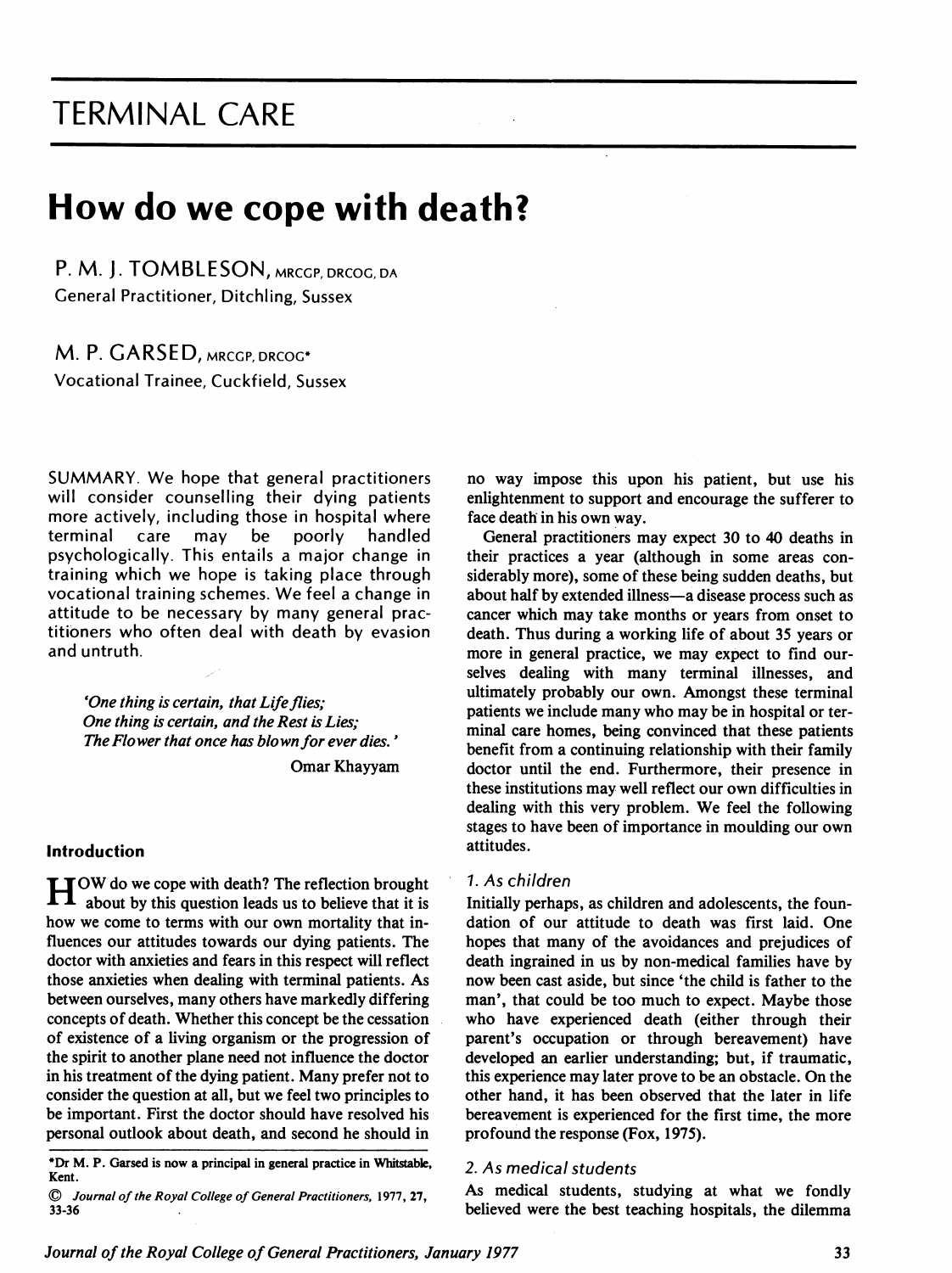never occurred; death counselling and bereavement were not even on the curriculum. Patients never appeared to die in our idealized environment—one saw the occasional cachectic patient hidden behind screens; later one attended 'interesting' post-mortems on patients who had appeared as if by magic. Personal feelings never interfered and scientific knowledge was everything.

#### 3. As house officers

Later came <sup>a</sup> period as newly qualified housemen. We worked long hours, gained much knowledge, but never quite knew what to do with the dying patient or his relatives. On the ward round it seemed the done thing to pass by the bed with a word and a joke, a whispered sentence of doom from the great consultant to his junior staff and on to the brighter prospect of <sup>a</sup> patient who was 'being good' by getting better. The patient was infantilized, did not usually ask embarrassing questions and, although he had probably overheard the sinister conversations at the foot of his bed, kept his peace until the end. We dreaded the painful conversation with the relatives, and thus avoided both them and the patient by being too busy, being called away, or just never getting round to it.

#### 4. Crisis in the adult doctor

At some time the flood of harsh realities provokes a crisis in the doctor. It is then that he either has to reformulate his ideas of dealing with death or live out an unhappy career referring all his terminal cases to hospital or terminal care homes, and then 'forgetting' them (Freud, 1901). The doctor, after all, has been programmed by his training to be omnipotent and omniscient-in Berne's concept to be 'parent' to his patient's 'child' (Berne, 1966). Death and terminal disease disturb this relationship and render him impotent and useless.

#### 5. Vocational training

Nowadays, fortunately, through schemes of vocational training for general practice, the doctor can be helped to take this step in the difficult road to establishing an adult-to-adult relationship with dying patients. The vocational trainee, who enters a year's apprenticeship with a general-practitioner trainer, may well be intelligent and perceptive, but sometimes not yet mature enough to escape his programming as the omnipotent doctor. As a result, his way of dealing with the dying patient may be totally and brutally honest. He may, for instance, on entering the trainer's practice, faithfully inform a patient of the presence of cancer, the hopelessness of the outlook, and the scientific projection of the expected life-span, then depart rejoicing in a job well done. This, to us, is as much <sup>a</sup> crime as that committed by some of our evasive and lying colleagues at the other end of the spectrum. (We use the word 'lying' advisedly. The Concise Oxford Dictionary states a lie to be an 'intentional false statement', to lie as to

'speak falsely', 'deceive'.) Yet either way we do it for our greater comfort rather than the patients'.

The training period offers enormous opportunities for the young doctor to deal with the changes in attitudes needed to deal with the dying patient, not least to learn humility and the contribution of the other mem bers of the health care team. Trainers too can learn much from trainees, as in the case of one trainee dealing with a patient dying of cancer at the same time as his father was dying from the same condition, under the care of what appeared to be an evasive and untruthful family doctor. The trainee's handling of the case with sensitivity, empathy and courage provided a great lesson to his trainer, whose support at a distance was needed for the former to deal with two complex interlocking family tragedies.

#### Managing patients

Having considered the ways in which our attitudes may have been reached, we now need to examine the way they may contribute to our better management of the dying patient. It is important also to realize the other factors which may influence our success or failure in doing so. Most important of these are the patient's fears, anxieties, apprehension, irrational doubts, and shame. 'How will I die?—Will it be painful?—Will I be dirty?-Will it hurt me-Will it hurt my relatives, my friends, my doctor?' This latter question may seem strange, but we are convinced that it is through fear of hurting others that some terminal patients will avoid the communication with their loved ones (or even their doc tors) that they so desperately need.

Thus the patient's immediate family should not be ex cluded from the management of the case unless the patient expressly demands it. In particular we condemn the pernicious practice of telling the wife that her husband must not be told he is dying. This places an intolerable burden on her at a time when the relationship between the two needs to be at its strongest, without the artificial barriers that this instruction would impose.

On the other hand great pressures may be placed on the doctor by demands from the relatives that the patient should not be told of his condition. This, of course, leads to a similar barrier to the relationship between doctor and patient, and we try sympathetically, but firmly, to point out to the relatives that this decision must be left to us after assessing the patient's own needs and insight. This requires careful and adequate counselling—time, tact, and team work. Sensitivity in relationships means listening, counselling, and followup-through those traumatic stages that lead to acceptance of approaching death and the grief that accompanies it (Parkes, 1974).

#### Grief

Grief itself is becoming a popular subject, quite rightly, in the lay press as the taboos of death and dying are slowly being dissolved. The concept of 'anticipatory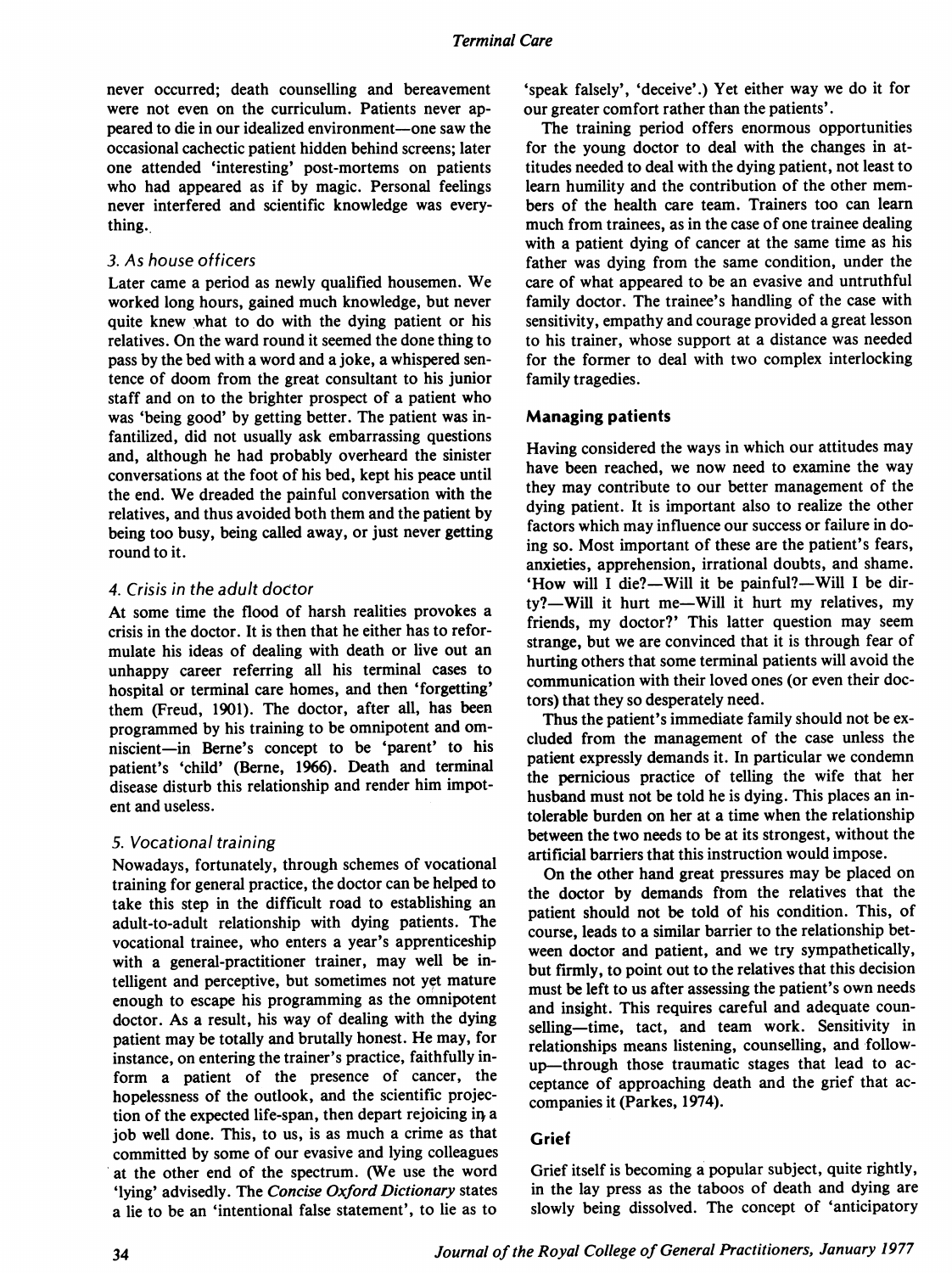grief' has also been proposed as a kind of foreshortened spectrum of the feelings experienced by those close to the dying person, as they go through a process of 'disengagement' in preparing for his death.

Many of us, as friends or doctors of dying patients, have been through a minor form of anticipatory grief which makes the ultimate loss much less traumatic. One survey has suggested less depression in widows who were able to share their husbands' grief in preparation for bereavement (Parkes, 1972). One might similarly postulate that those dying husbands suffered less too, for the dying patient must experience anticipatory grief also-an aspect which is often ignored.

#### Depression

A true depressive illness is not uncommon in the dying patient. As in other cases of depression, pain may be felt more, especially in terminal patients who enter this phase and are not helped through it. In our experience, and that of many others, pain-killers may be needed in far smaller doses, if at all, in the terminal cancer patient who dies in the peaceful acceptance of his illness.

#### Some illustrations

Mrs M. H., one of <sup>a</sup> devoted couple in middle age, became jaundiced and was found to have an abdominal mass. After her first operation the pathologist reported carcinoma of the pancreas. The surgeon was 'unable' to see her after the operation as he had promised, but sent the ward sister along to tell her that another operation would be needed. The husband, however, saw the surgeon and put to him the list of questions that he and his wife had prepared. Later, while at home for a few days before the second operation, the couple came to one of us, who openly discussed the chances of curing her cancer. She went in for the second operation and on the night before told her husband 'remember, this isn't my illness, its something that's happening to  $us'$ . He told us this with tears in his eyes as she lay in the intensive care unit recovering from a six-hour Whipple's operation, which we hope has cleared the growth. If the cancer recurs, our job and her last illness will be that much easier because of the groundwork already carried out.

Mr J.C., aged 65, came to one of us having coughed up blood. His obvious concern was shared and an urgent chest x-ray arranged, which showed possible lung cancer. Seen again, the need for further follow-up was explained and his feelings about knowing the diagnosis were sounded. His remark was 'I want to know everything', and this was entered in the notes. He then saw a chest physician, who referred him to a thoracic surgeon, who took <sup>a</sup> biopsy. The diagnosis was lung cancer and it was considered inoperable. Deep x-ray therapy was given by a further specialist. After all this he returned. 'What did the specialists say?' we asked. 'Nothing', he replied. This was in fact quite true, the last specialist having apparently avoided seeing him

after the final treatment. (This is not necessarily meant as a criticism.)

He received the news of his lung cancer philosophically and shared our hope that the x-ray treatment would prove effective in holding off the tumour. This session proceeded to a discussion of how best he might deal with this illness with his wife, who had herself had cancerophobia for years. Haematuria, jaundice, and haemoptysis occurred over the ensuing months. The fact that these were indicative of his approaching death was never denied, and at times he discussed his illness in a warm and even humorous way. The excellent relationship was maintained to the end, his wife being involved in all final decisions. Unfortunately he died in hospital after brief admission for a palliative pleural tap. To date, the wife's grief reaction has not been as severe as might have been expected if she had been unprepared.

#### Emotional aspects

How do we cope with death? The patient with feelings of anger, remorse, fear, jealousy, nostalgia and depression; the doctor all too often with avoidance, denial, evasion and lies; the relative often with a complex mixture of all these. We as doctors collude in playing the part of 'the honest liar in the face of death'. It is not good enough—although, in mitigation, we are merely reflecting the attitudes of the society in which we live.

The following was written by a dying patient (Twycross, 1975).

'I huddle warm inside my corner bed Watching the other patients sipping tea. <sup>I</sup> wonder why I'm so long getting well And why it is no one will talk to me.

The nurses are so kind—they brush my hair On days <sup>I</sup> feel too ill to read or sew. <sup>I</sup> smile and chat, trying not to show my fear, They cannot tell me what <sup>I</sup> want to know.

The visitors come in. <sup>I</sup> see their eyes Become embarrassed as they pass my bed. 'What lovely flowers' they say, then hurry on In case their faces show what can't be said.

The chaplain passes on his weekly round With friendly smile and calm, untroubled brow. He speaks with deep sincerity of Life. <sup>I</sup>'d like to speak of Death, but don't know how.

The surgeon comes, with silent retinue, Mutters to Sister, deaf to my silent plea. <sup>I</sup> want to tell this dread <sup>I</sup> feel inside, But they are all too kind to talk to me.'

Anon.

Isn't this just the patient who should be visited by the family doctor, who has probably known her and her family for years? We feel it is his place to visit such patients and counsel them in the hospital. We general practitioners don't do it because we are afraid of 'in-